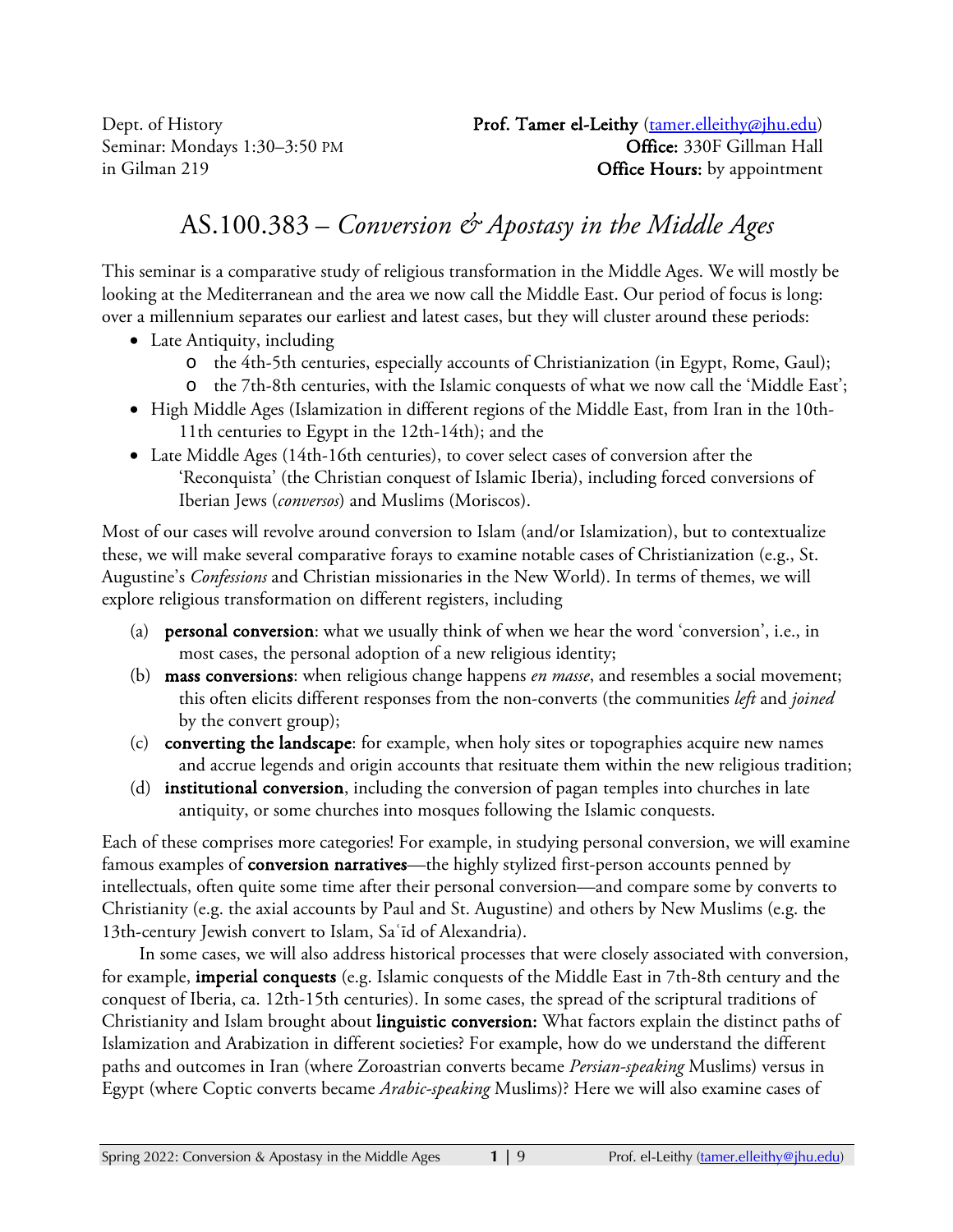*Arabization* of non-Muslims (i.e. Jews and Christians in the Middle East who did *not* convert to Islam).

In all these cases, our general focus will be the *social and cultural history of religion* (rather than theological or psychological dimensions of conversion). Our basic 'unit' is the weekly module, where we examine a selected theme or regional case study.

The main questions that motivate this course revolve around the ways religious conversion was experienced, negotiated, and represented in medieval society. What did religious identity and affiliation mean in medieval society—and how was *religious difference* maintained, transgressed, and historically changed? How was religious identity experienced in everyday life—how did it structure one's relations with members of other religious communities? What would *motivate* a person to change this crucial form of belonging? What were the consequences of such a *radical act of self-transformation*? Do these same reasons obtain for groups that convert *en masse*? How did individual converts—mostly elite, male, *literati*—narrate and represent their personal conversion? Are there other kinds of evidence that describe religious conversion, especially that of non-elites? Can believers provide *incentives* or *rewards* to induce others to convert? How were these defined—and differentiated from *coercion/force*?

Case studies will lead us to consider the following themes:

- When are new converts socially marked, their religious practices suspected and regulated, as in the case of Spanish *conversos* subject to the Inquisition? What does the absence of an Islamic parallel to such inquisitorial questioning of converts indicate?
- When and how does martyrdom function as the limit of conversion/apostasy?

In so far as our cases all come from far-off lands and times (the pre-modern, non-Western world), this course is also an extended exercise in *radical defamiliarization*—thus, an opportunity to think about the practice and uses of history. You should leave the course having improved your critical reading, research and writing skills (and learned some titillating cocktail anecdotes about the Middle Ages).



'The Birth of Muhammad', a very unusual illustration in the Islamic tradition—here depicted along the classic triptych iconography of the Christian Nativity (14th-c. *manuscript*, produced in Tabriz, Iran)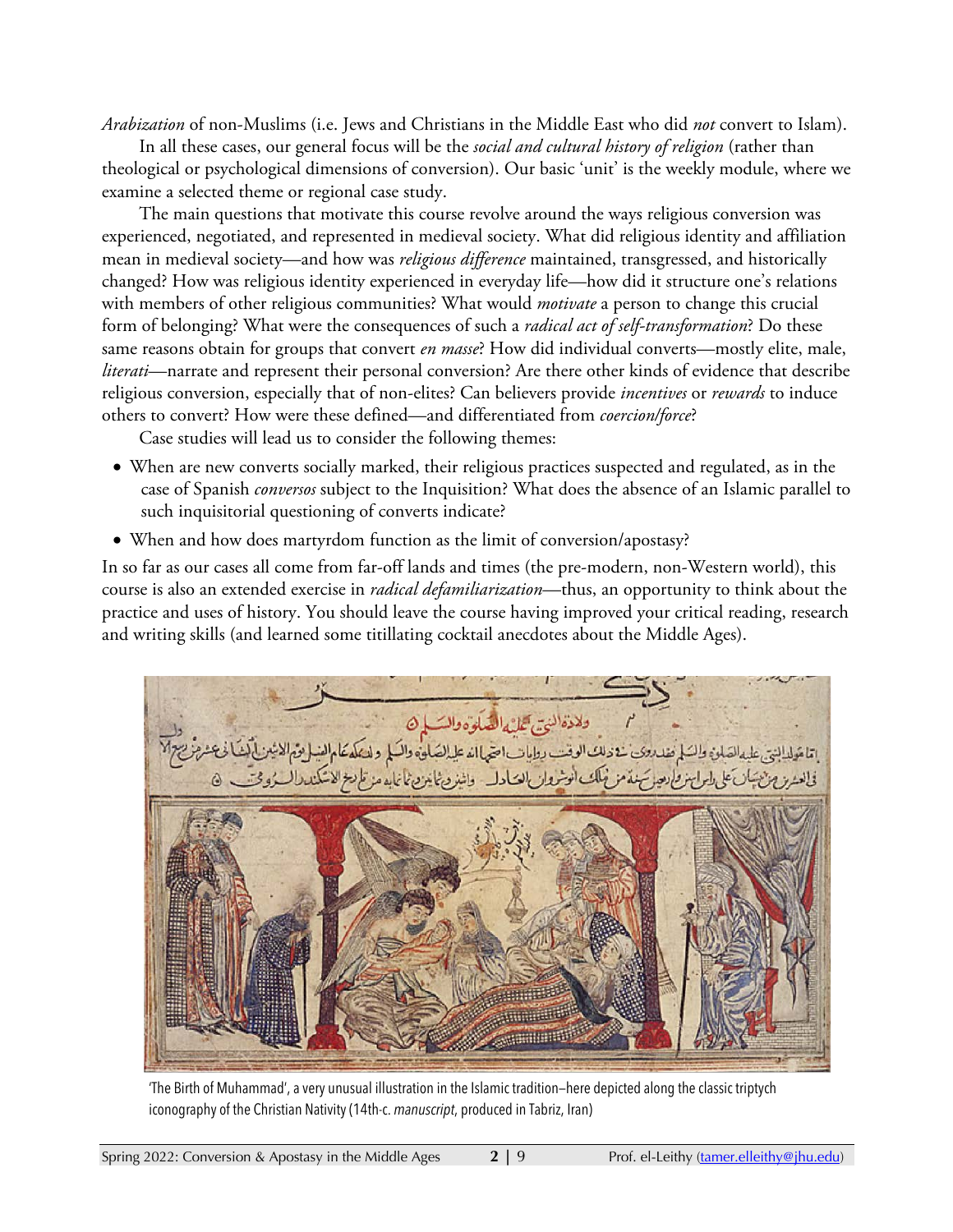# Reading and writing

*"Do not read superficially, lest you do me an injury, and derive no benefit for yourself. You must study thoroughly and read continually; for you will then find the solution of those important problems of religion, which are a source of anxiety to all intelligent men."* 

*– Maimonides,* Guide for the Perplexed

*"Context is one of the most important indications of the speaker's intended meaning. Overlooking context is likely to lead to misunderstanding* [of any text] *and false argumentation."*

— ibn Qayyim al-Jawziyya, 14th-c. Syrian Muslim polymath

*"Generally speaking, when reading a short book, you will complain that it can be easily finished. Yet, when reading a long book, you will complain that it is hard to finish it. Reading a book of resentment, your hair will bristle with anger; while reading a joyful book, you will beat your spittoon until it is broken. [To strike a balance] whenever you read a book, you should have other books at hand as well."*

— Wu Congxian, 16th-c. Chinese writer

Pay heed to these wise words when reading and writing. This is a *seminar*: you are responsible for completing all assigned reading—carefully, critically, and thoughtfully—before coming to class. In some cases, I will distribute a few points or reading questions to guide you through the readings (e.g. what to look for in a text). But *you* are responsible for asking your own active questions of the texts, rather than languishing in passive reading.

 Each week's readings will include both primary and secondary sources on a particular theme. For example, in examining the relationship between conversion and martyrdom, we will look at a case study of the 9th-century Christian martyrs of Córdoba. Readings for that week will include:

- (A) Secondary studies: two articles, one on martyrdom and one on 9th-century Córdoba; and,
- (B) Primary excerpt: Eulogius' 9th-c. account of the Córdovan martyrs (in translation).

Each class, one student will present one or two of the secondary readings; this involves summarizing the content and argument and briefly discussing links between the text and other readings. The presenter will close with a few questions to spark a wider class discussion of the reading.

Writing Plagiarism will result in an automatic F for the course. Keep all your notes and source material and be prepared to explain any writing you submit. In your essays, I am looking for indications that you have read thoughtfully and engaged the material originally and critically. An essay is an argument; I need not agree with yours, but I expect it to be a coherent, persuasive development of the issues we raised in class—supported by textual evidence from the readings (or your own research). I will hand out a list of tips (suggestions) about writing an essay/paper. **Unless otherwise stated, written** assignments (reviews, essays, etc.) are due on SUNDAYS and should all be emailed to me.

### Written Work: Formatting and Submission

Format (for *all* submitted written work): Margins: 1" all around; double-space texts; font size 12 point. Submit *all* work by email to me (no hard copies), your essay/paper attached as *either* an MS Word or PDF file (pick *one* format)*.* Your last name must be the first word of the filename; also number all pages sequentially with your surname. Bcc yourself on the message: the time stamp on that email is your receipt and my confirmation regarding submission time.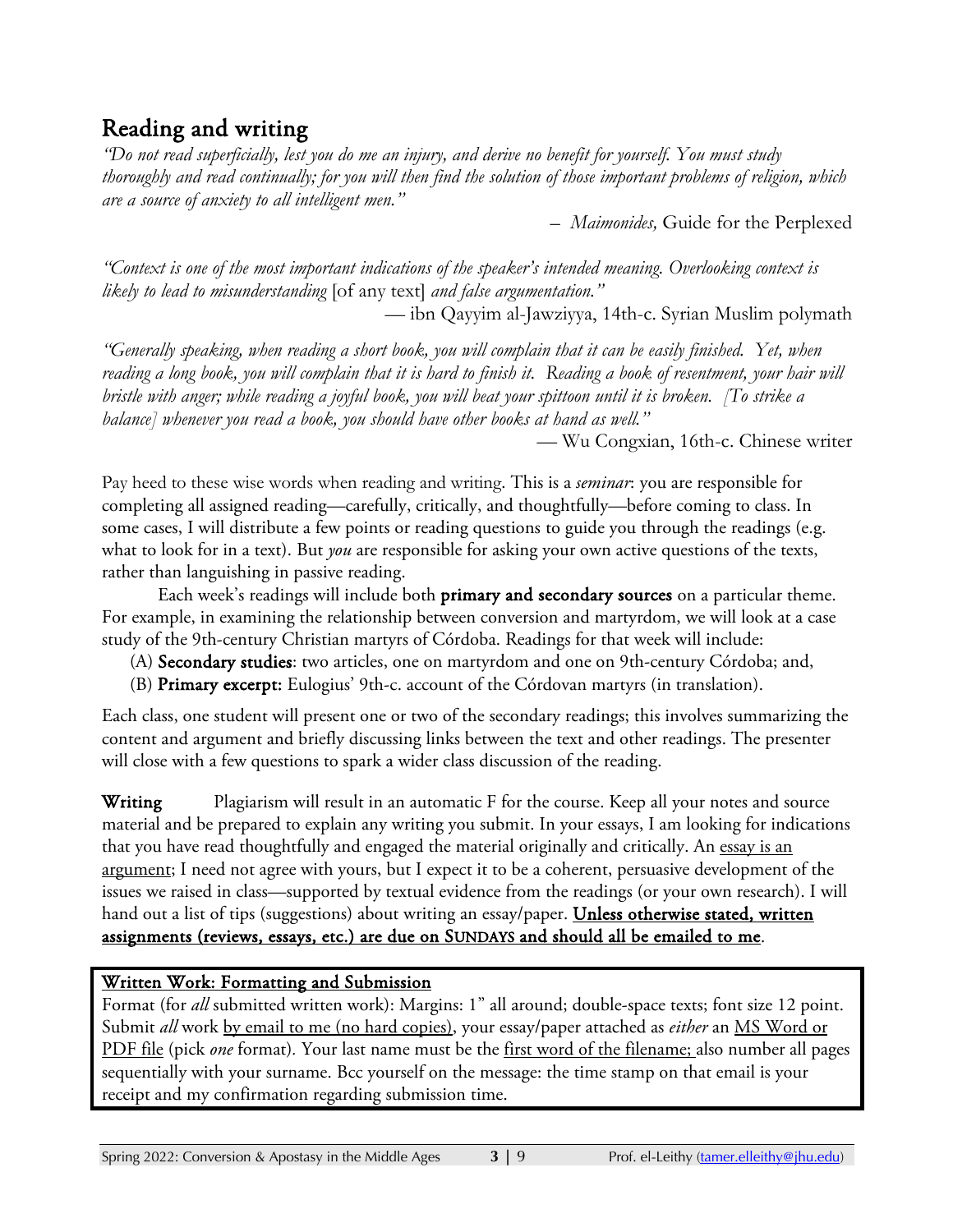### *Grading & Class Requirements*

**Exams** There are no in-class exams.

Grades will be assigned as follows:

- 25% Attendance and participation; includes your short presentation(s) of readings at beginning of each meeting. Once again, this is a seminar and we will learn through an engaged discussion.
- $45\%$  Three Short Essays—3, 4, and 5 pages respectively ( $\sim$  900, 1,200, and 1,500 words) answering one of two questions, about themes covered in the readings (see Table overleaf for due dates). The essays carry 10%, 15%, and 20%, of the grade, respectively (but if there is a clear improvement in response to feedback, I drop the lowest).
- 30% Final Paper. A substantial research paper (15-20 pages, or 4,500-6,000 words) is **due Sunday** May 8th in lieu of a final exam. You should meet with me *at least once* to discuss the topic and have it approved; I will offer suggestions/tips for research, sources, relevant theoretical work, etc. This portion of the grade also includes
	- your timely preparation and submission of the Research Question (due w12);
	- the 5-page draft (due  $w13$ ), and
	- your thoughtful and engaged critique of fellow students' short drafts (w14).

Attendance  $\mathbf{\hat{\sigma}}$  Participation You are expected to attend <u>all</u> classes. This is a seminar, not a lecture class, which means that we will learn *only* by *active* discussion among class members (who have covered the readings thoroughly and thoughtfully). Two or more unexcused absences (e.g. anything excepting serious illness documented by an official note) are grounds for *an F.*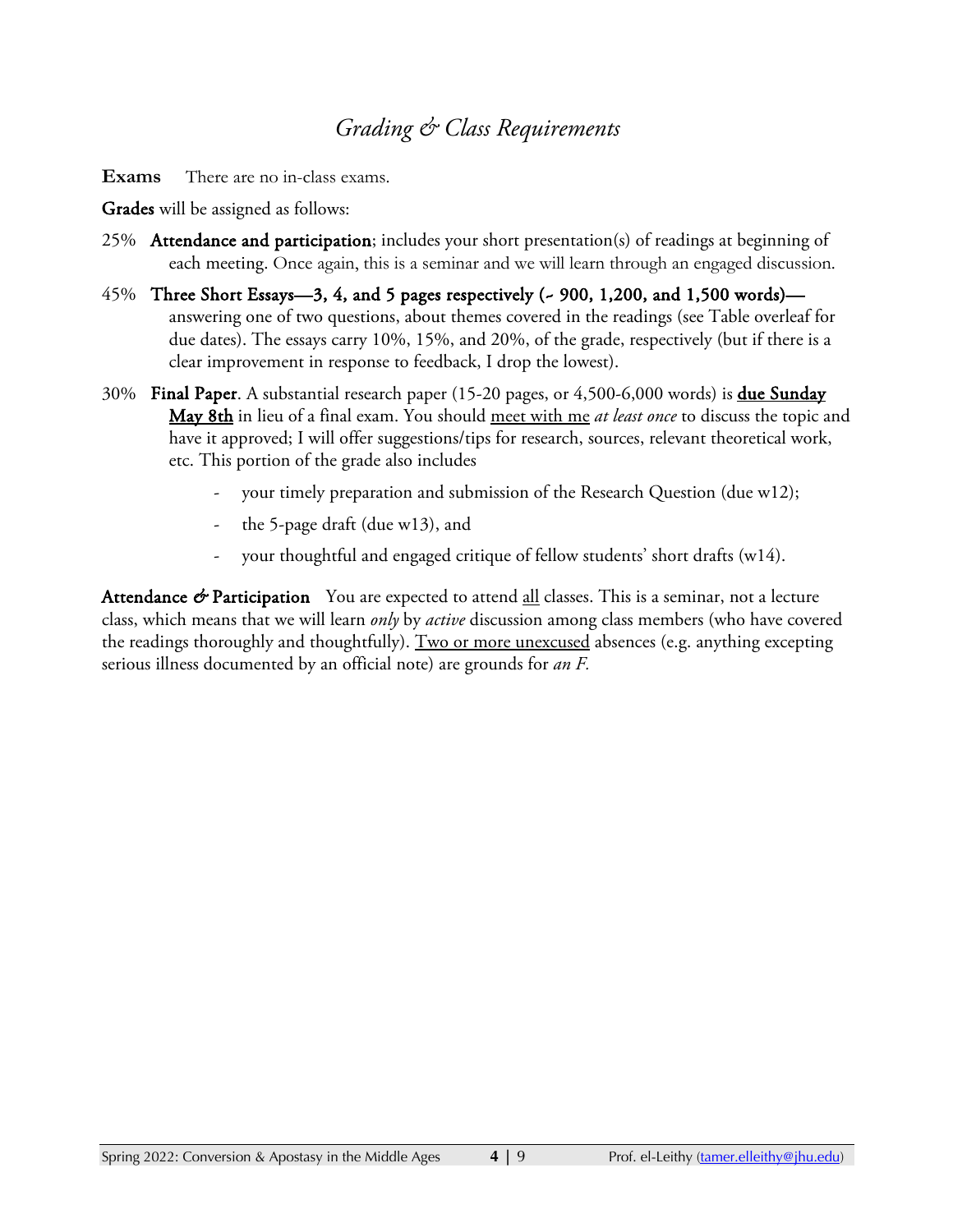*Conversion in the Middle Ages • Weekly Topics Schedule*

| Week/date                                       | Topics                                                                                                              | <b>Selected Readings</b>                                                                                                                |
|-------------------------------------------------|---------------------------------------------------------------------------------------------------------------------|-----------------------------------------------------------------------------------------------------------------------------------------|
| <b>INTRODUCTION</b><br>JAN. 24TH<br>(FREE RIDE) |                                                                                                                     |                                                                                                                                         |
| Week 2:<br>Jan. 31st                            | Critical Theory: On History and<br>Religion                                                                         | The History of the Category "Religion"<br><b>PRI:</b> Accounts of Famous Conversions to Christianity                                    |
| Week 3:<br>Feb. 7th                             | Christianization in Late Antiquity                                                                                  | Violence and Religious Change<br><b>PRI</b> : Late-Antique texts on Christianization & Violence                                         |
| Week 4:<br>Feb. 14th                            | <b>Foundational Stories: Islamic</b><br>Origins<br>Revelation, Persecution, Migration                               | PRI: Prophet's Biography (excerpts);<br><b>PRI:</b> The Satanic Verses: Medieval History (& modern amnesia)                             |
| Week 5:<br>Feb. 21st                            | <b>CLASS CANCELLED</b>                                                                                              | (I'm at a conference)                                                                                                                   |
| Essay #1 due Sunday, February 27th              |                                                                                                                     |                                                                                                                                         |
| Week 6:<br>Feb. 28th                            | Arab-Muslim Conquests (630s-<br>700s) & Communal Boundaries                                                         | Christian Apocalypses in the wake of the Muslim Conquests<br><b>PRI:</b> Narratives of the Arab-Muslim Conquest of Egypt & Iran         |
| Week 7:<br>Mar. 7th                             | Religious Difference in Medieval<br>Muslim Societies and Islamic Texts                                              | Dhimmis and the Pact of 'Umar                                                                                                           |
| Week 8:<br>Mar. 14                              | Conversion to Islam in Iran and<br>India<br>Islamization and Religious Conversion                                   | Bulliet, Conversion to Islam<br>Eaton, The Rise of Islam and the Bengal Frontier                                                        |
| Week 9:<br>Mar. 21st                            | <b>NO CLASS</b>                                                                                                     | = Spring Break                                                                                                                          |
| Essay #2 due Sunday, March 27th                 |                                                                                                                     |                                                                                                                                         |
| Week 10:<br>Mar. 28th                           | <b>Individual Conversion/Religious</b><br>Change<br>Nock & Critiques; Influence of<br>Psychology on Modern Theories | Typologies of Religious Change<br>Modes, Agents, and Models of Islamization                                                             |
| Week 11:<br>April 4th                           | Narrating Personal Conversion I<br>Paul & Augustine as Paradigmatic<br><b>Conversion Narratives</b>                 | <b>PRI:</b> Conversion Narrative of Herman Judah                                                                                        |
| <b>Week 12:</b><br>April 11th                   | Narrating Conversion II<br>Reading Islamic Conversion<br>Narratives                                                 | Dreams and Polemics in Conversion Narratives<br>PRI: Sa'id of Alexandria (13th c.)<br>Kristic, Ottoman Narratives of Religious Change   |
| Essay #3 due Sunday, April 17th                 |                                                                                                                     |                                                                                                                                         |
| Week 13:<br>Apr. 18th                           | People, Places, Things I:<br>Arabization vs. Islamization in<br>Medieval Egypt & Andalus (Iberia)                   | <b>PRI:</b> Myths as collective Conversion Narratives (Islam in<br>Indonesia)                                                           |
| Week 14:<br>Apr. 25th                           | People, Places, Things II:<br>Genealogy, Gender, Family                                                             | Converting to/from Judaism<br>PRI: Trials of two Jews/conversos by the Inquisition<br>PRI: Moses b. Samuel of Damascus: Repentance Poem |
| Final Papers due Sunday May 8th                 |                                                                                                                     |                                                                                                                                         |